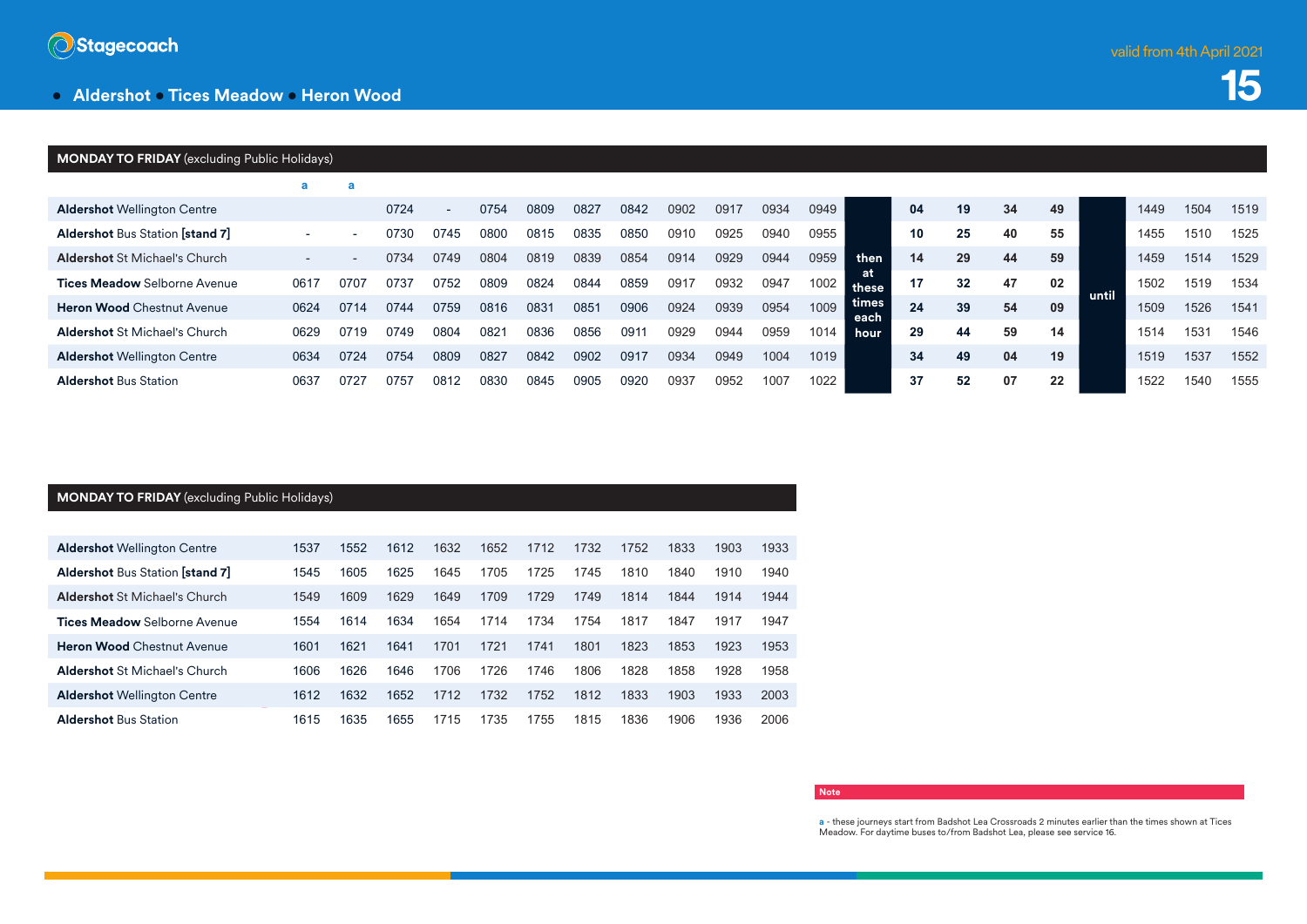

**15**

## **• Aldershot • Tices Meadow • Heron Wood**

#### **SATURDAY**

| <b>Aldershot Wellington Centre</b>     |      | 0724 | 0754 | 0824 | $\overline{\phantom{0}}$ | 0854 | 0914 | 0934 | 0949 |               | 04  | 19 | 34 | 49 |       | 1504 | 1534 | 1604 | 1634 | 1704 | 1734 |
|----------------------------------------|------|------|------|------|--------------------------|------|------|------|------|---------------|-----|----|----|----|-------|------|------|------|------|------|------|
| <b>Aldershot Bus Station [stand 7]</b> | 0700 | 0730 | 0800 | 0830 | 0850                     | 0910 | 0925 | 0940 | 0955 |               | 10  | 25 | 40 | 55 |       | 1510 | 1540 | 1610 | 1640 | 1710 | 1740 |
| <b>Aldershot St Michael's Church</b>   | 0704 | 0734 | 0804 | 0834 | 0854                     | 0914 | 0929 | 0944 | 0959 | then          | 14  | 29 | 44 | 59 |       | 1514 | 1544 | 1614 | 1644 | 1714 | 1744 |
| <b>Tices Meadow</b> Selborne Avenue    | 0707 | 0737 | 0807 | 0837 | 0857                     | 091  | 0932 | 0947 | 1002 | these         | -17 | 32 | 47 | 02 |       | 1517 | 154  | 161  | 1647 | 1717 | 1747 |
| <b>Heron Wood Chestnut Avenue</b>      | 0714 | 0744 | 0814 | 0844 | 0904                     | 0924 | 0939 | 0954 | 1009 | times<br>each | 24  | 39 | 54 | 09 | until | 1524 | 1554 | 1624 | 1654 | 1724 | 1754 |
| <b>Aldershot St Michael's Church</b>   | 0719 | 0749 | 0819 | 0849 | 0909                     | 0929 | 0944 | 0959 | 1014 | <b>hour</b>   | 29  | 44 | 59 | 14 |       | 1529 | 1559 | 1629 | 1659 | 1729 | 1759 |
| <b>Aldershot Wellington Centre</b>     | 0724 | 0754 | 0824 | 0854 | 0914                     | 0934 | 0949 | 1004 | 1019 |               | 34  | 49 | 04 | 19 |       | 1534 | 1604 | 1634 | 1704 | 1734 | 1804 |
| <b>Aldershot Bus Station</b>           | 072  | 0757 | 082  | 0857 | 091                      | 0937 | 0952 | 1007 | 1022 |               |     | 52 | 07 | 22 |       | 1537 | 1601 | 163. | 1707 | 1737 | 1807 |

#### **SATURDAY**

| <b>Aldershot Wellington Centre</b>     | 1804 | 1833 | 1903 | 1933 |
|----------------------------------------|------|------|------|------|
| <b>Aldershot Bus Station [stand 7]</b> | 1810 | 1840 | 1910 | 1940 |
| <b>Aldershot St Michael's Church</b>   | 1814 | 1844 | 1914 | 1944 |
| <b>Tices Meadow</b> Selborne Avenue    | 1817 | 1847 | 1917 | 1947 |
| <b>Heron Wood Chestnut Avenue</b>      | 1823 | 1853 | 1923 | 1953 |
| <b>Aldershot St Michael's Church</b>   | 1828 | 1858 | 1928 | 1958 |
| <b>Aldershot Wellington Centre</b>     | 1833 | 1903 | 1933 | 2003 |
| <b>Aldershot Bus Station</b>           | 1836 | 1906 | 1936 | 2006 |